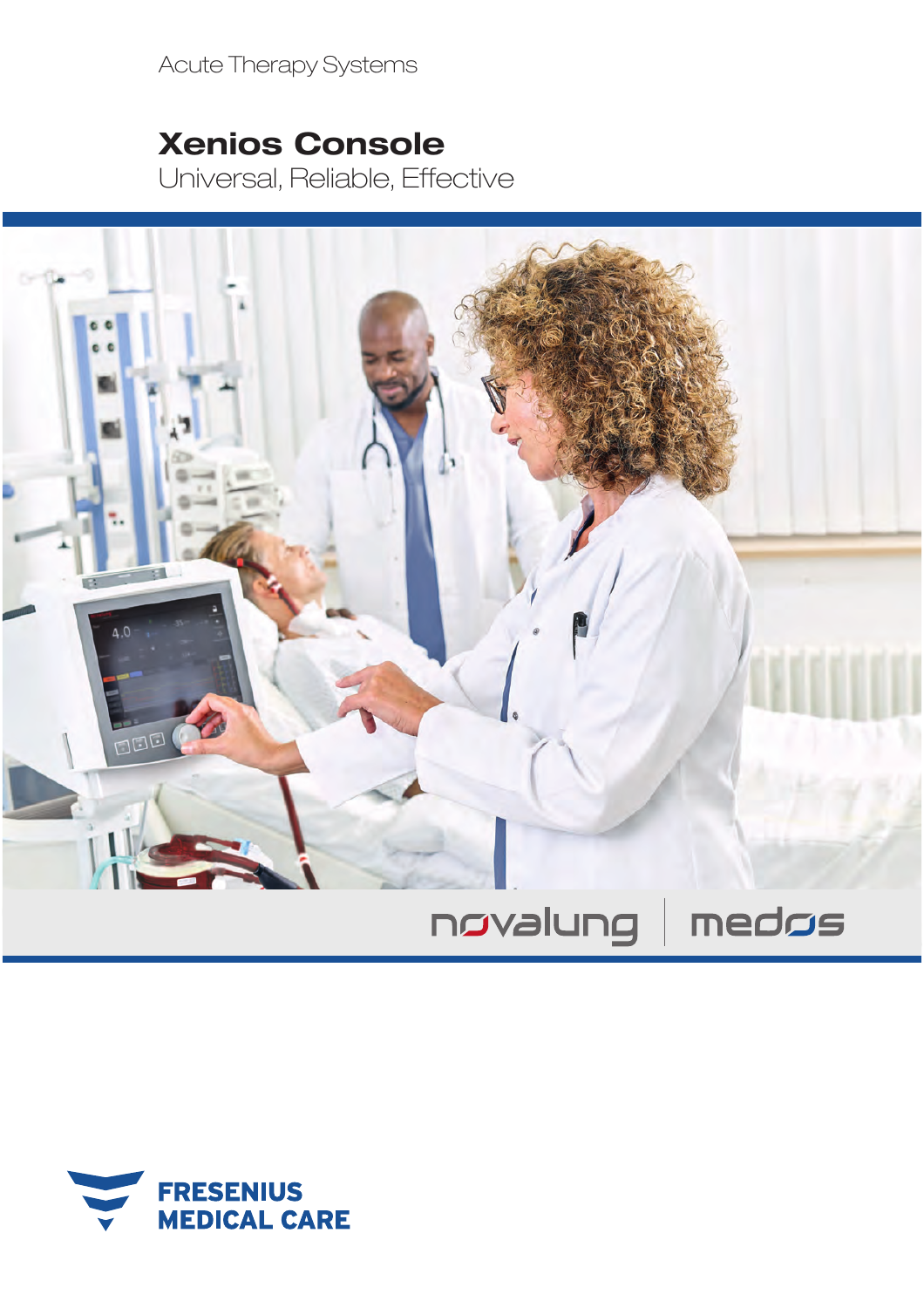### Universal, Reliable, Effective



### Extracorporeal organ support for enhanced patient well-being

Xenios, a Fresenius Medical Care Company, is a pioneer in the field of extracorporeal heart and lung support – for new dimensions in patient well-being. In contrast to standard therapies in this field, patients can remain awake, mobile, and self-determined<sup>1)</sup> with our extracorporeal therapies. They may then spend less time in the intensive care unit<sup>2)</sup>, which helps to improve their prognosis of treatment<sup>3)</sup>.

Dedicated technology combines both heart and lung support in one single platform here – a platform that

is universally usable, individual, safe, and compatible with applications of our parent company, Fresenius Medical Care. Together with Fresenius Medical Care, we stand for a paradigm shift in the field of intensive care and integrative multiorgan support with pioneering technologies.

We also support implementation of our therapies with high-grade premium products. Our customers benefit from unique and individual clinical support and application-oriented service excellence.

Wide spectrum of extracorporeal support  $\rightarrow$ 

Effective for neonates up to adults



### Universal Wide spectrum of extracorporeal support

- Therapies for heart and lung assist on one single platform
- From neonates up to adults
- From partial CO<sub>2</sub> removal to full oxygenation
- VV-, VA-applications
- $\checkmark$  ICU
- Operating theater
- Cardiac catheterization lab

### Reliable Reliable technology and intuitive handling

- Easy therapy-driven interface
- Integrated Pressure Sensors (IPS)
- Dual power: AC power and battery pack
- Full alarm history on screen

## Effective

### Highly sophisticated pump technology

- Diagonal pump with broad flow range allows for individual settings
- $\bullet$  Fine adjustments of flow rate even below 0.5 l/min
- Optional pulsatile flow
- More safety by p1-limiter monitoring, Zero-Flow mode and autopilot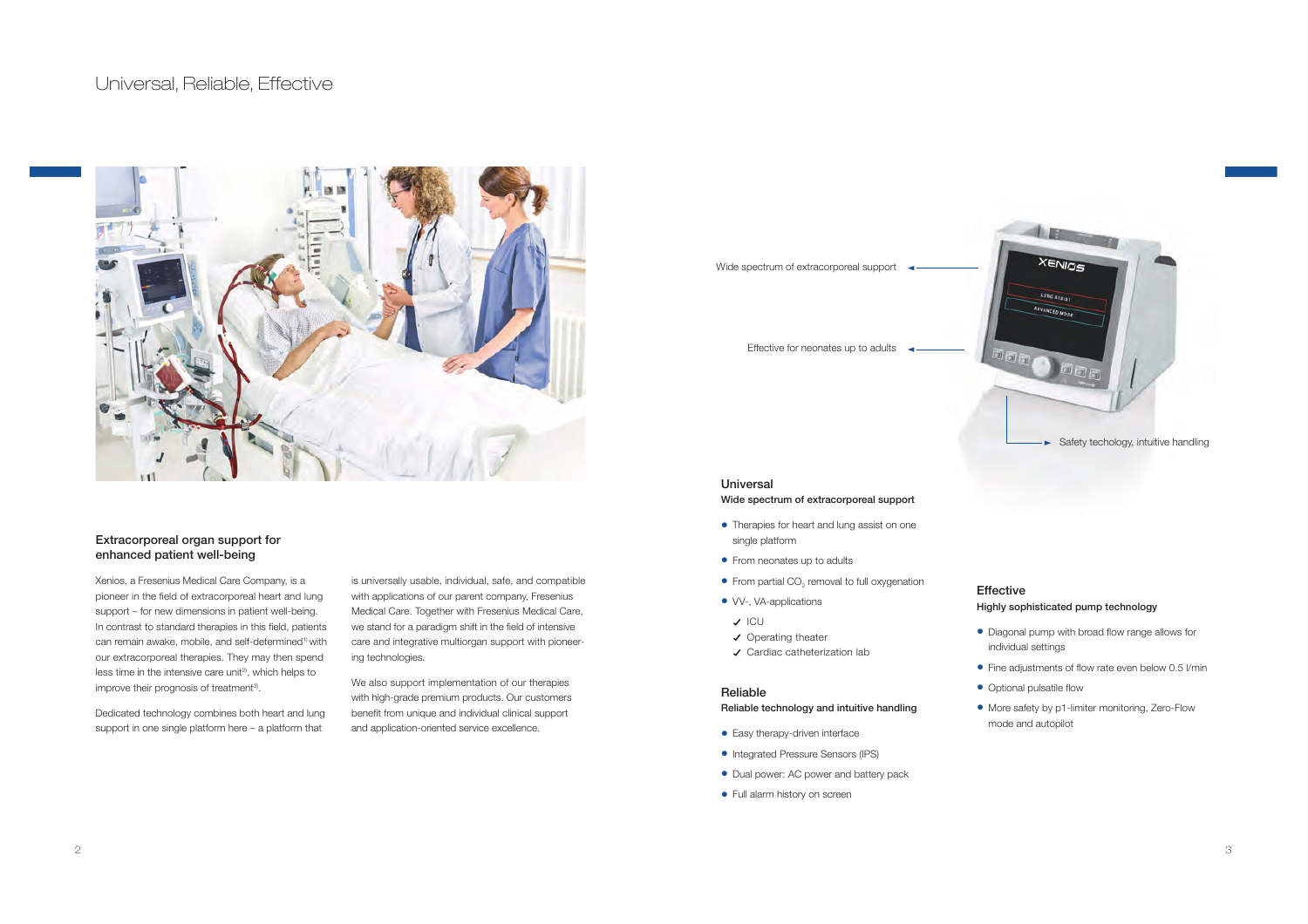## The Technological Basis: Universal for All Needs

Xenios offers therapies for those suffering from cardiac and pulmonary insufficiency. It employs a standardized technology platform for extracorporeal organ support. Physicians and caregivers therefore benefit from a pioneering technology concept. Versatile in application – from effective CO<sub>2</sub> removal, all the way to complete oxygenation. Easy to use and with comprehensive monitoring. Furthermore, the multifunctional usability of one platform provides economical benefits and reduced training expenses.



- 1 Xenios Console Intuitive handling
- 2 Holder for Membrane Lung Flexible therapy options
- 3 Pump Drive Unit High hydraulic performance<sup>4)</sup>
- 4 Holder for Gas Bottle

5 Trolley Excellent solutions for OR and ICU



Console with compact holder



Console with iLA membrane lung and compact holder

### Accessoires / Equipment

- ` Xenios compact holder attached to the back of console enables a quick and easy in-house transport.
- ` Gas blender the Xenios system is ideally complemented by a gas blender (low-flow for neonates/pediatric and high-flow models for adults available).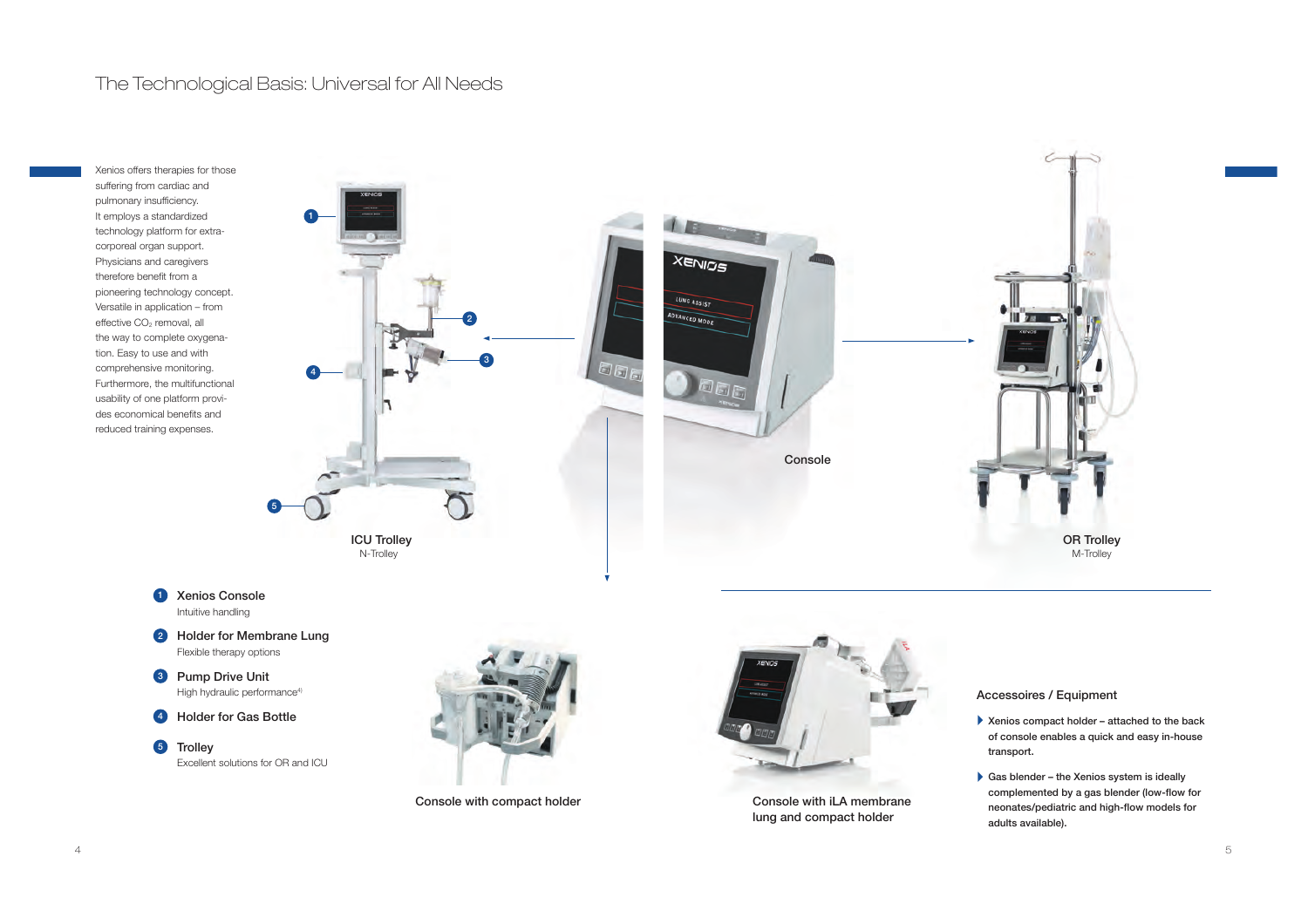

# Awake, Mobile,<br>Self-determined

 $\overline{C}$ 

7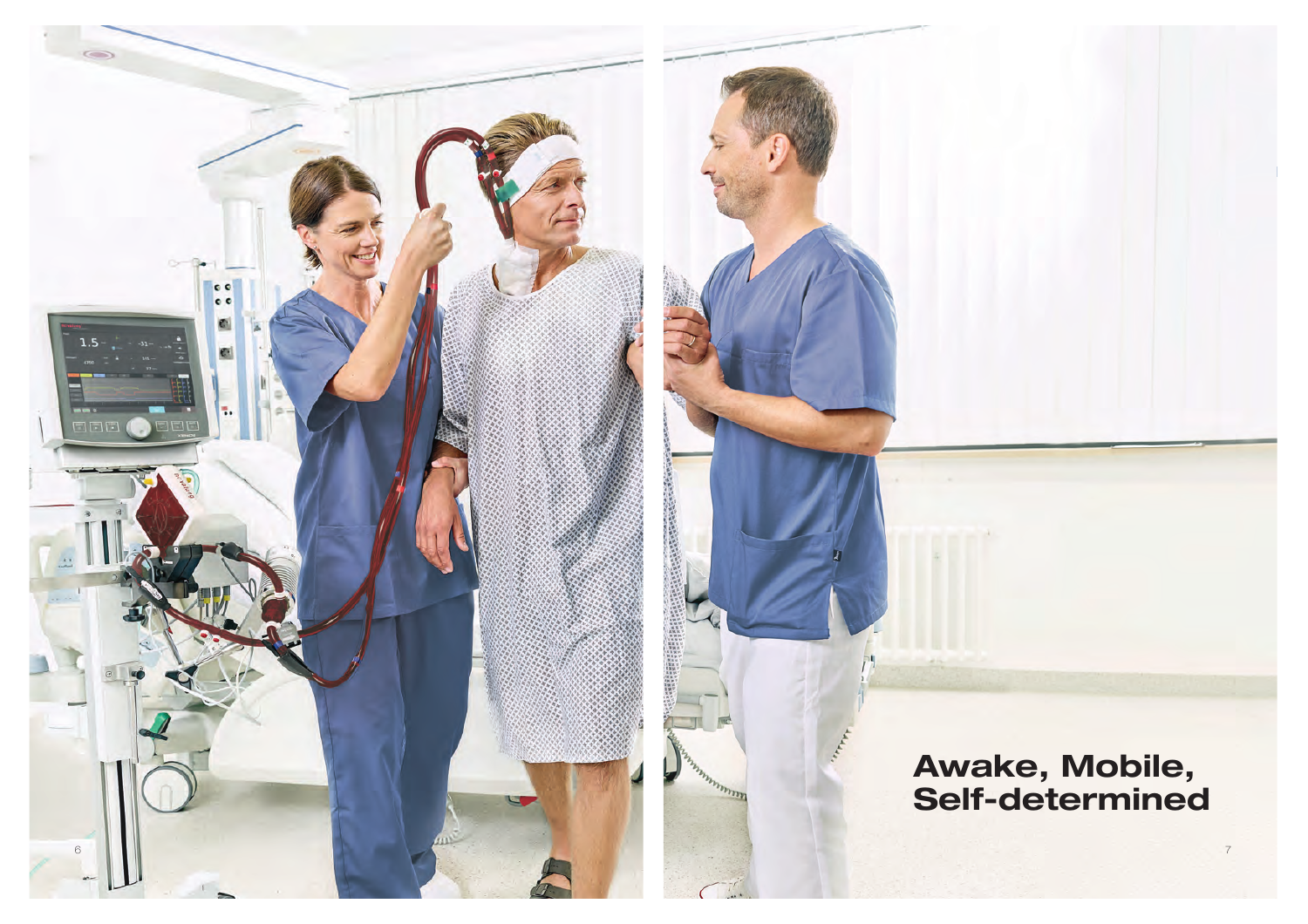## Two Therapy Modes Covera Broad Range of Applications

Two therapy modes take into account various usage scenarios and user requirements. Working to the maxim of "safe and simple", both modes are intuitive and can be used for neonates, children and adults. Lung Assist Mode is used for lung support, while Advanced Mode is intended for more extensive heart and lung support.

Both therapy modes offer a high degree of safety and transparency. The therapy data can be sent directly to an external monitoring system\*. Parameters such as blood flow, the speed of the pump head, pressure, and temperature as well as alarms on the console are transferred directly to the patient monitor.

\* for compatible systems please refer to your local sales representative

## The Pump Drive DP3 – Accuracy from Low to High Flow



### Highly sophisticated pump technology

- Flow-optimized diagonal pump, with up to 8 l/min of flow
- Accurate performance at all blood flows
- $\bullet$  Broad flow range, fine adjustments of flow rate down to 0.1 l/min
- Long-term use via high-tech ceramic mount and magnetic coupling
- The design of blood pump unit DP3 reduces turbulent flow and dead spaces
- Optional pulsatile flow



ECCO2R and Respiratory ECMO

- Intensive care
- Thoracic surgery



- Advanced Mode
	- Full cardiopulmonary organ support

Cardiopulmonary ECMO

• Cardiac surgery

 $\bullet$  ICU

• Cardiac catheterization lab



- -
- ` The Xenios platform works with a wide range of patient kits – for a therapy that best meets the individual patient needs.
- ` For short- and long-term (29 days) application periods



DP3 Pump Drive



DP3 Pump Heads DP3 – available in two sizes:

- DP3 1/4 "with up to 2.4 I/min blood flow
- DP3  $3/8$ " with up to 8 l/min blood flow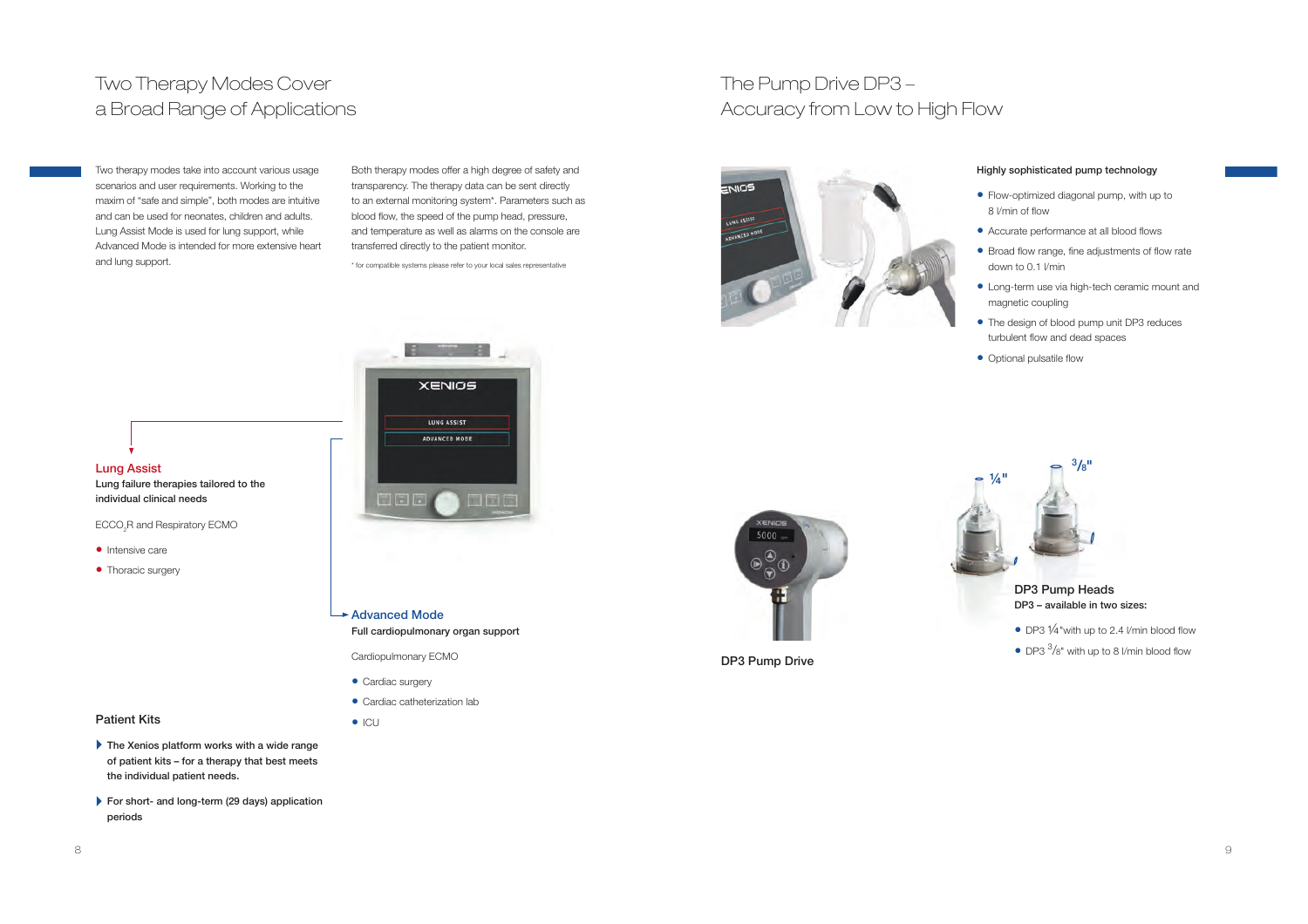## The Backup System:Mastering Therapy Challenges

In challenging therapy situations the treatmentcan be continued via the battery-driven backup system:

### Second pump drive

- No stress priming a second set
- Backup pump drive

### Backup battery pack

- Hot-swappable batteries for operation without external power supply
- Easy to change



### Safety features for your therapies

- $\bullet$  Zero-Flow function flow stops when air bubbles are detected – whilst slow running pump counterbalances possible backflow
- $\bullet$  Flow control guarantees constant blood flow, e.g. for constant gas exchange level

### Data Management



External Monitoring Interface for therapydata to ICU monitors

- - Nurse Call System Interface for alarm activationof internal intensive care unit

nurse call system

- USBUSB device
- Anonymous logfiles can be transferred directly to an



• Automatic backflow compensation (especially

• P1-limiter guarantees constant pressure at p1,

IPS facilitating and securing therapy management• Avoids leakage and air aspiration due to sealed/

• Simple connection and no calibration during

• Smooth inner surface for lower risk of clotting compared to conventional pressure measurement\* not available in all patient kits or more information please refer to your local sales representative

• No hemodilution – especially for your neonate and

for VA application mode)

closed system

therapy necessary

pediatric patients

e.g. for hemolysis preventionIntegrated Pressure Sensors – IPS\*

PMS Data Interface Retrievable data protocol for a patient-related electronic documentation system







We accompany excellent use of our technology and implementation of our therapies with far-reaching individual support and application-oriented services. This includes an international support hotline.

Our console is always accompanied by comprehensive support from our Clinical Support Team. Each of our application specialists has many years of real-world experience from specialists working in clinics. These highly qualified experts provide with on-site support – comprising instructions/training and help in implementing our technology in the day-to-day business of your clinic.



Our Technical Service Team is available to answer any and all technical questions you may have in and around the Xenios platform. In addition to this, the Academy offers you professional events for both basic and advanced training. The Xenios campusour e-learning platform - offers divers study modules and videos tailored to your specific areas of interest.